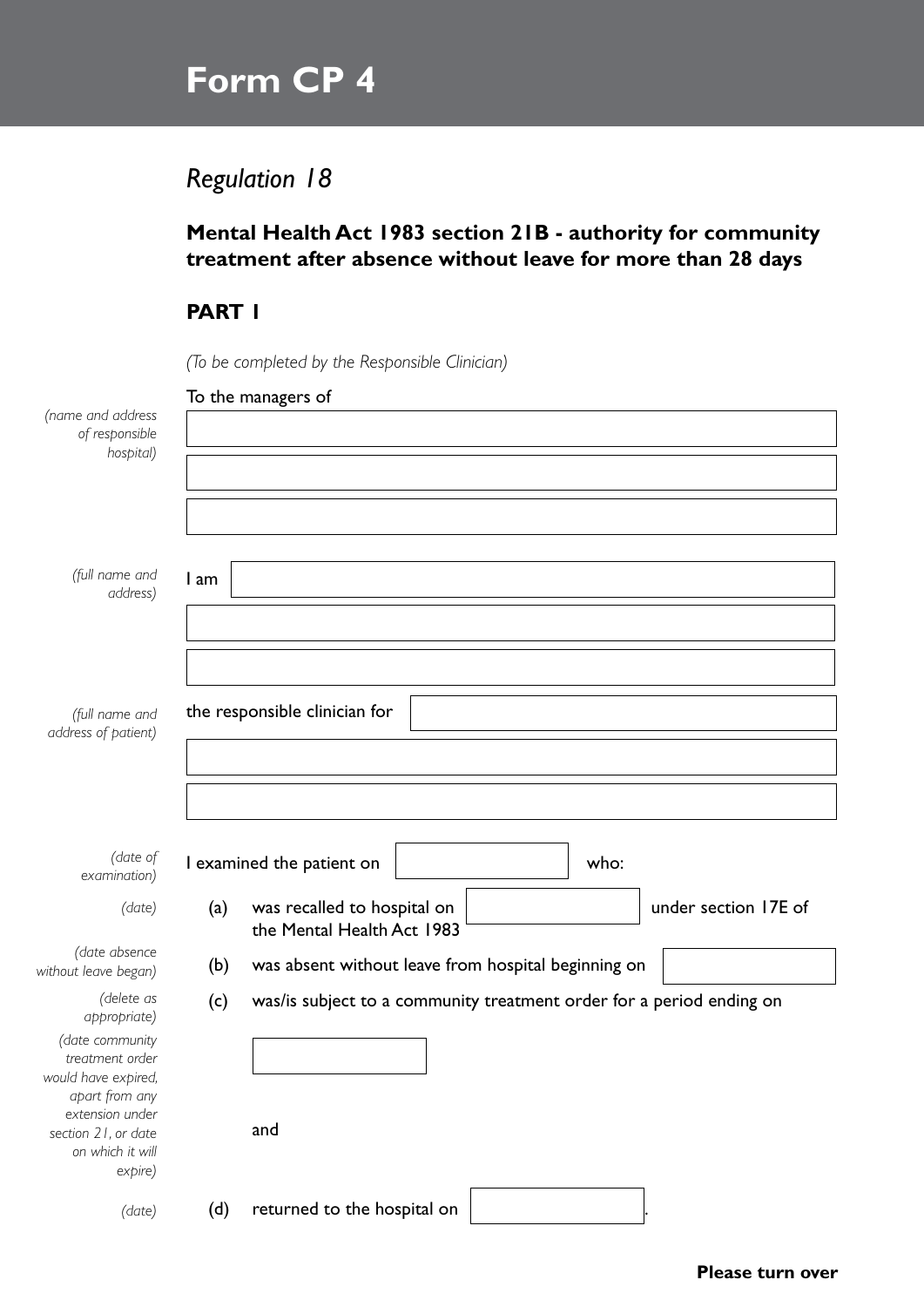|  | I have consulted |
|--|------------------|
|--|------------------|

*(full name)*

#### who is an approved mental health professional.

I have also consulted

*(full name and profession of person consulted)*

who has been professionally concerned with the patient's treatment.

In my opinion:

- (a) this patient is suffering from mental disorder of a nature or degree which makes it appropriate for the patient to receive medical treatment
- (b) it is necessary for
	- (i) the patient's health
	- (ii) the patient's safety
	- (iii) the protection of other persons

that the patient should receive such treatment

- (c) such treatment can be provided without the patient continuing to be detained in a hospital provided the patient is liable to being recalled to hospital for medical treatment
- (d) it is necessary that the responsible clinician should continue to be able to exercise the power under section 17E(1) to recall the patient to hospital
- (e) taking into account the nature and degree of the mental disorder from which the patient is suffering and all other circumstances of the case, appropriate medical treatment is available to the patient.

My opinion is founded on the following grounds:

*(insert grounds)*

*(delete any phrase which is not applicable)*